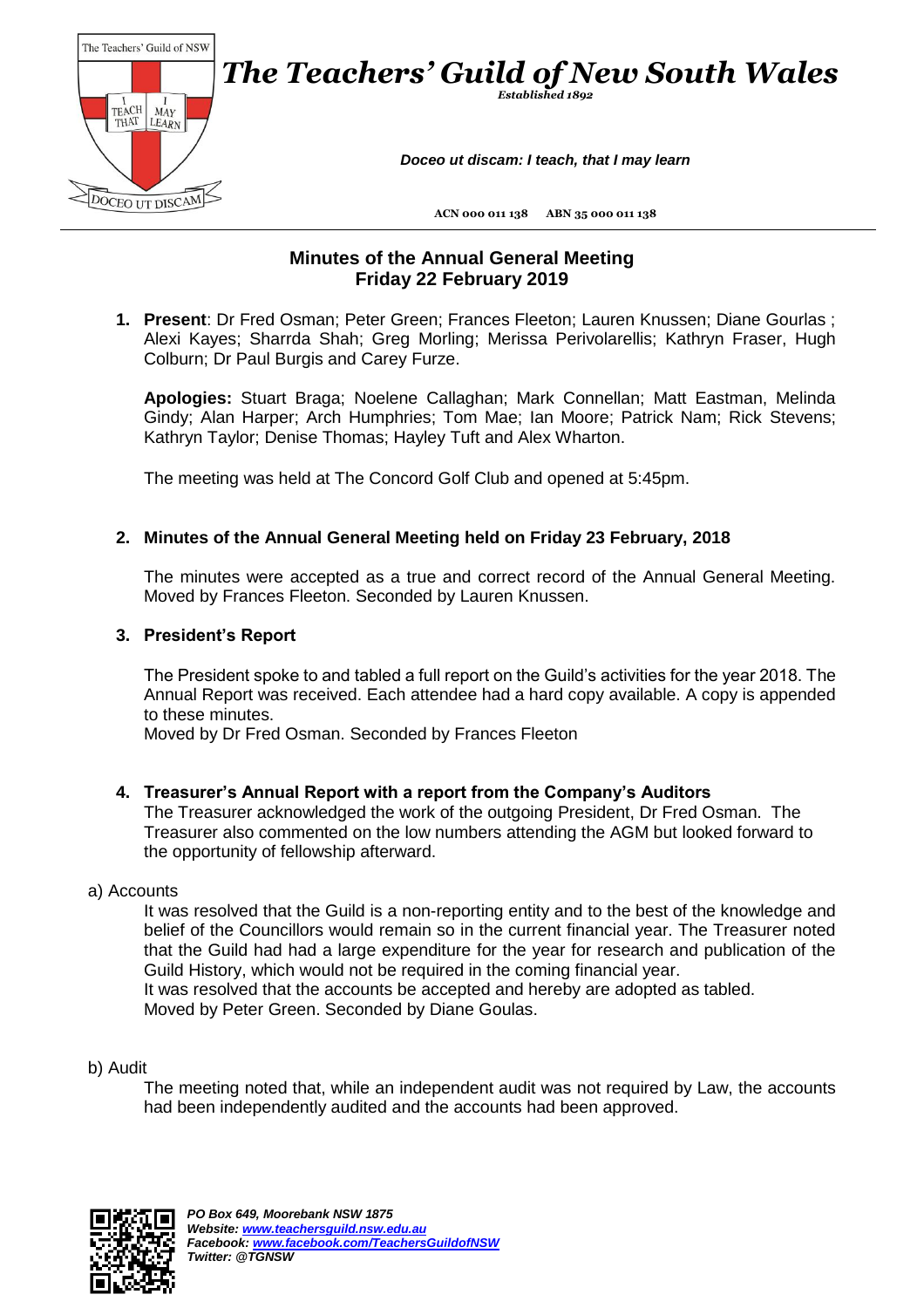

## c) Operating profit

It was noted that the profit for the Guild in 2018 \$3815.31. The Treasurer commented that there had been income from two VET Conferences and Bank interest, but without these credits, the Guild would have suffered a loss. Council will need to increase membership and review costing for events to ensure a profit in the future. There is a need to attract more participants to events to offset operating costs. Cash in hand was robust, especially because the Guild used volunteers and many guest speakers did not charge for their services. These matters would have to be accounted for in the future 2019 budget if further losses, both operating and actual, were not to be sustained.

Discussion also took place in relation to holding Reunion of Guild students every two years and Council would need to consider this request from members.

#### d) Solvency

It was resolved after reviewing the profit and considering the ability of the Guild to realize assets that the Guild would be able to pay its debts as and when they fall due.

### **5. Appointment of Accountant and Auditor for 2019**

It was resolved to appoint a new Accountant to audit the accounts in 2019 due to the fact that the current accountant at ITP Burwood, had outsourced the auditing to a firm on the Central Coast and this was impractical for sharing and clarifying information required. A motion was moved by Peter Green - This matter will be resolved at the Guild's meeting in March after some research has been undertaken to find an appropriate local auditor. It was resolved to continue with the practice of an independent audit.

The President thanked the Treasurer for his work throughout the year.

#### **6. Election of Office-bearers for 2019**

Prior to the election the following resignations from the Guild Council were noted:

| <b>Vice President</b> | Mrs Katharyn Cullen                                       |
|-----------------------|-----------------------------------------------------------|
| Councillor            | Mrs Hayley Tuft – requested maternity leave for 12 months |

The President thanked each of them for their contribution to the Council.